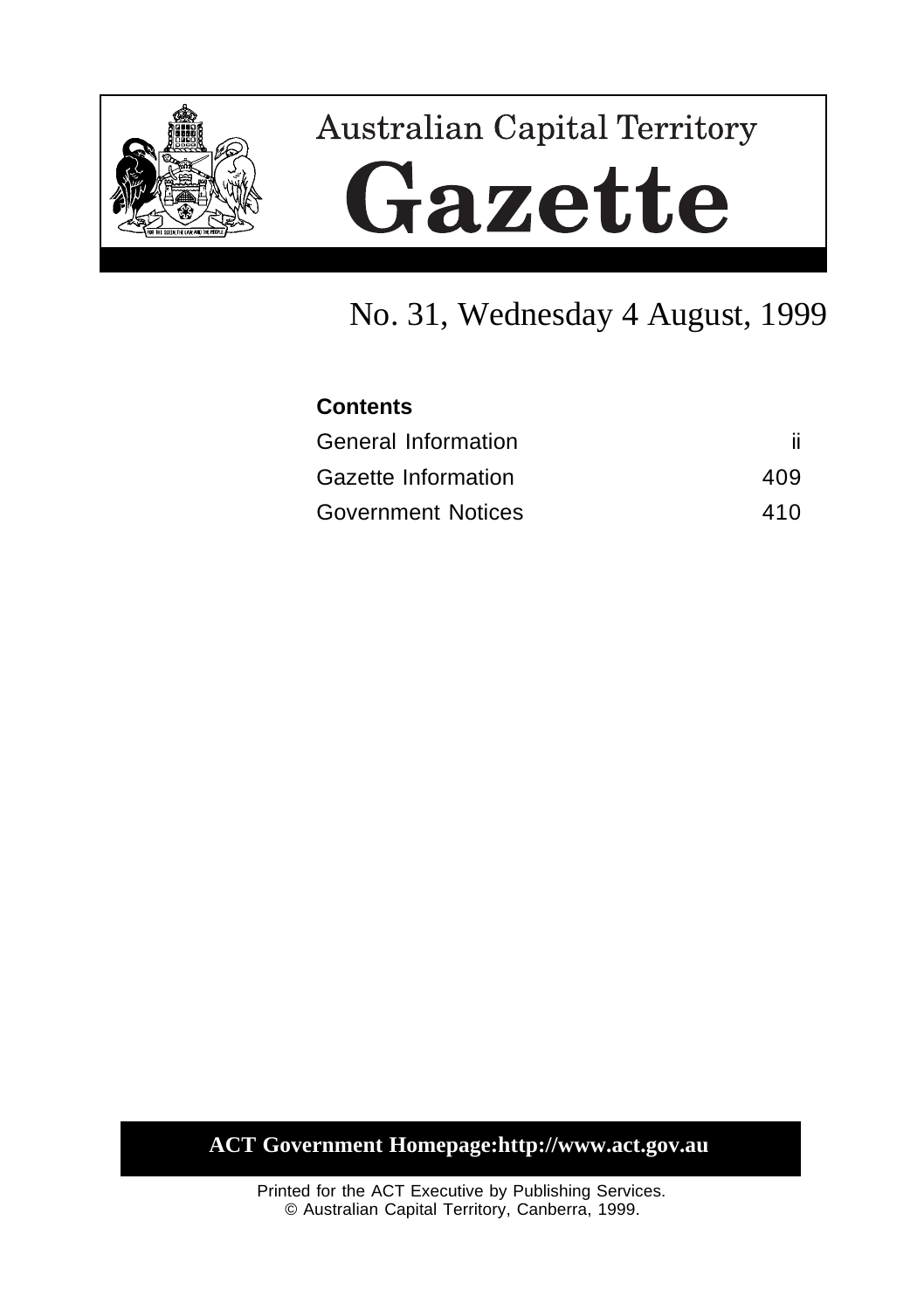## **GENERAL INFORMATION**

#### **ACT GOVERNMENT GAZETTE**

The ACT Government Gazette is published each Wednesday. The sections included in the publication are:

- General Information;
- Government Notices;
- Purchasing and Disposals;
- Invitations to Tender, Quote or Register Interest;
- Contracts arranged, and
- Private Notices

(Australian Public Service notices will continue to appear in the Commonwealth of Australia Gazette).

#### **CONTACT DETAILS**

ACT Gazette Officer Publishing Services GPO Box 158 Canberra Act 2601

Phone: (02) 6205 0484 Fax: (02) 6205 0266 **e-mail: gazette\_office@dpa.act.gov.au** ACT Gazette Office Level 7, Macarthur House Wattle Street Lyneham 2602

#### **Notices for Publications**

Notices for the Gazette are to be lodged by 12 noon on the Wednesday prior to publication. Notices can be lodged in advance in hard copy or facsimile, by electronic mail or diskette, with a brief message of instruction and a WORD compatible document attachment.

A Gazette Request Form must also be delivered to the Gazette Office, by hand, mail or fax. For copies of this form please telephone the Gazette Office or go to www.act.gov.au/government/reports/pub/gazreq.doc.

Signed notices must be sighted by the Gazette Office before gazettal can proceed.

**Purchasing and Disposal Codes** may be accessed on the ACT Government Website:

www.act.gov.au/government/report/pub/gazette/p&d.pdf. Alternatively, you may obtain a hard copy listing by contacting the gazette office.

#### **Private Notices**

The fee for a private notice is as follows:

• minimum charge \$1.00 per word or \$100.00 whichever is the greater.

Cheques are to be made payable to 'Publishing Services' and are to be forwarded to the Gazette office with a copy of the notice (Either on a PC formatted disk in WORD, or if the notice has already been emailed, a hard copy of the notice) and Gazette Request Form. Payment can be made by EFTPOS (Bankcard, Visa or Mastercard) by telephoning the Gazette Office. Payment must be received before gazettal can proceed.

#### **Purchasing and Subscriptions**

Copies of the ACT Government Gazette may be purchased at a cost of \$5.00 (or \$2.00 for a Special Gazette) from the ACT Government shopfront, Legislation/Gazette sales counter, East Row, Canberra City. Subscriptions to the Gazette maybe arranged through the Gazette Office at a price of \$360.00 (1 July 1999 - 30 June 2000) or part thereof, including postage. Refunds will not be given for cancellations. Claims for missing items will be recognised as valid if lodged within 28 days of publication.

#### **Copyright Notice - Australian Capital Territory**

This work is copyright. Apart from any use as permitted under the Copyright Act 1968, no part may be reproduced by any process without written permission from Library and Information Management, Department of Urban Services, ACT Government, GPO Box 249, Civic Square ACT 2608.

#### **Products and Services advertised in this publication are not necessarily endorsed by the ACT Government**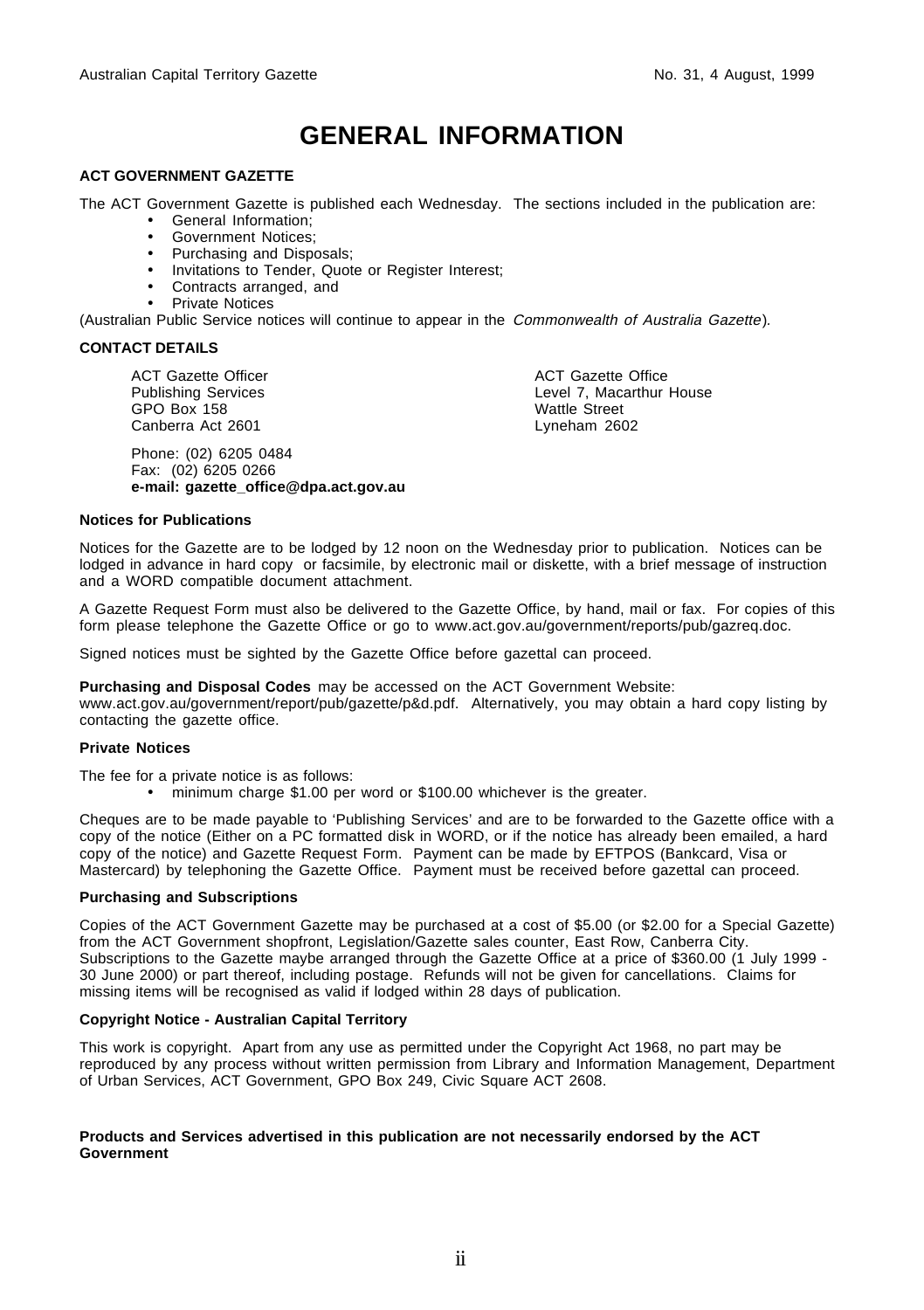## **GAZETTE INFORMATION**

#### **ISSUE OF ACT SPECIAL GAZETTES**

The following issues of the ACT Special Gazettes have been published since the last Weekly Gazette. For listings of previous ACT Special Gazettes please refer to this internet site

http://www.publishing.act.gov.au

| Gazette<br><b>Number</b> | <b>Date</b> | Title                                                                               |
|--------------------------|-------------|-------------------------------------------------------------------------------------|
| <b>S46</b>               | 28 July     | Instrument No. 188 of 1999 $\sim$ Legislative Assembly (Members'<br>Staff) Act 1989 |
|                          |             | Instrument No. 189 of 1999 $\sim$ Legislative Assembly (Members'<br>Staff) Act 1989 |
|                          |             | Regulation No. 13 of 1999 $\sim$ Motor Traffic Act 1936                             |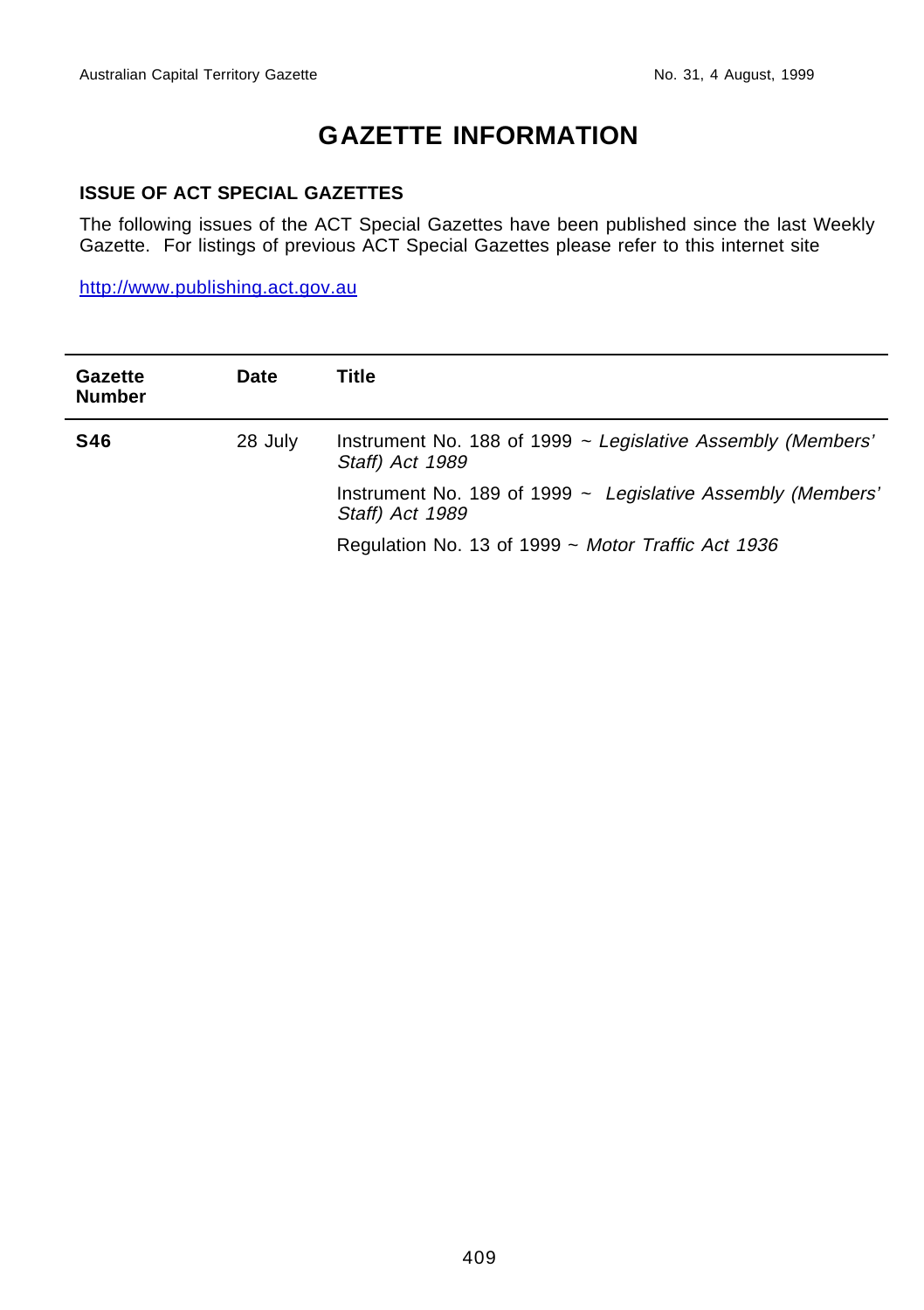## **GOVERNMENT NOTICES**

#### **NOTIFICATION OF THE MAKING OF AN INSTRUMENT**

NOTICE is hereby given that the undermentioned Instrument of the Australian Capital Territory has been made. Copies of the Instrument may be purchased from Publishing Services, Legislation and Sales Counter, ACT Government Shopfront, Corner of City Walk and East Row Canberra City ACT 2601.

| Act under which<br>Instrument made                    | <b>Description of Instrument</b>      | Number and year of<br><b>Instrument</b> |
|-------------------------------------------------------|---------------------------------------|-----------------------------------------|
| <b>Health and Community</b><br>Care Services Act 1996 | Determination of Fees and<br>Charges. | No. 187 of 1999                         |

#### **NOTIFICATION OF AN INSTRUMENT MADE UNDER THE PUBLIC ROADS ACT 1902 (NSW)**

NOTICE is hereby given that the undermentioned Instrument has been made under the Public Roads Act 1902 (NSW). Copies of the Instrument are available from the ACT Land Information Centre, Planning and Land Management, 16 Challis Street, Dickson, ACT; Telephone 6207 1601.

| Act under which<br>Instrument made | <b>Description of Instrument</b>                     | Number and year of<br><b>Instrument</b> |
|------------------------------------|------------------------------------------------------|-----------------------------------------|
| Public Roads Act 1902<br>(NSW)     | Notification of Road Closure -<br>Division of Barton | No. R24/99 of 1999                      |

#### **NOTIFICATION OF THE MAKING OF A SUBORDINATE LAW**

NOTICE is hereby given that the undermentioned Regulation of the Australian Capital Territory has been made. Copies of the Regulation may be purchased from Publishing Services, Legislation and Sales Counter, ACT Government Shopfront, Corner of City Walk and East Row, Canberra City ACT 2601.

| Act under which                             | <b>Description of Subordinate</b> | Number and year of         |
|---------------------------------------------|-----------------------------------|----------------------------|
| Subordinate Law made                        | Law                               | <b>Management Standard</b> |
| <b>Public Sector Management</b><br>Act 1994 | Management Standards              | No. 1 of 1999              |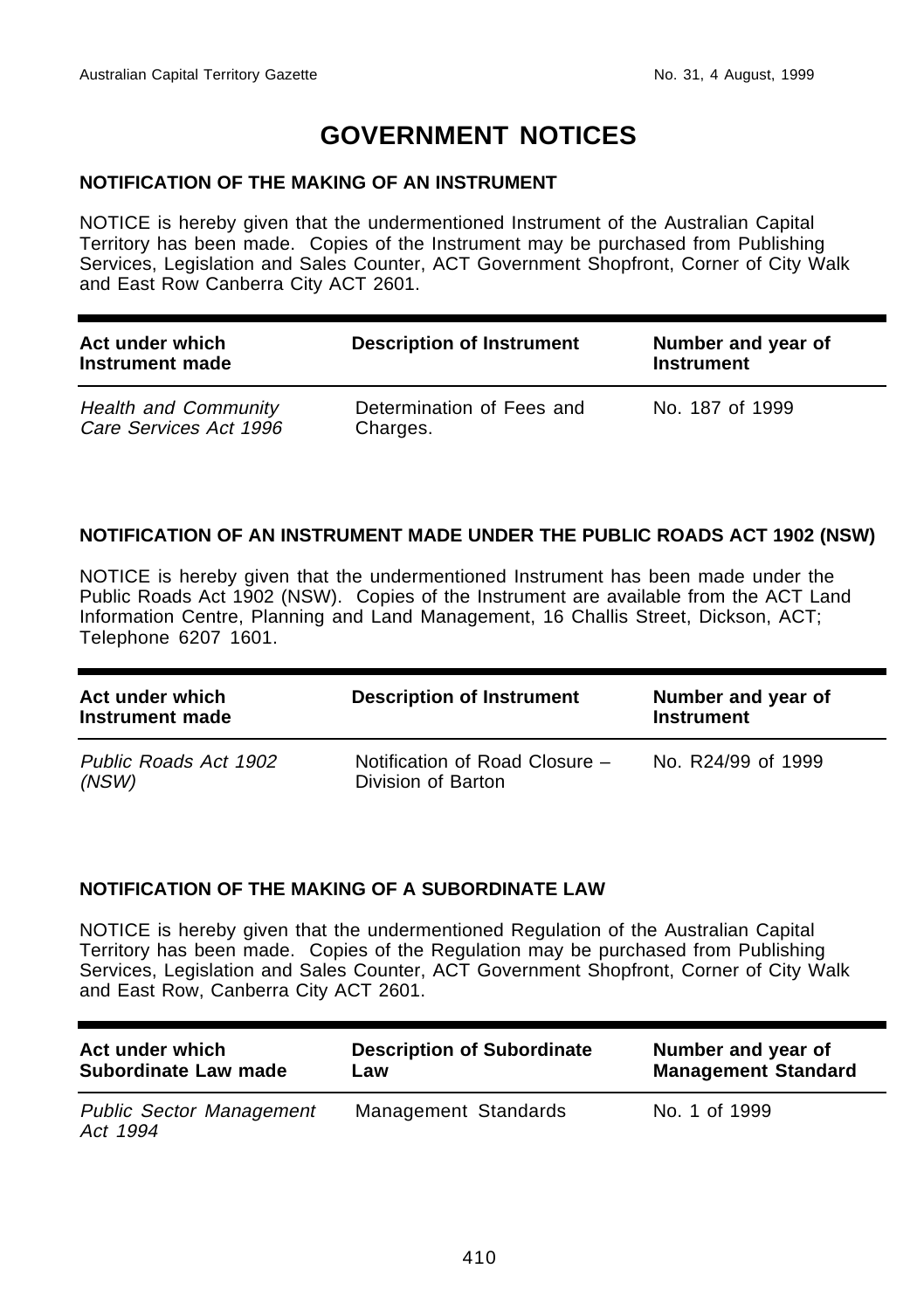#### **ACT GOVERNMENT PLANNING AND LAND MANAGEMENT GROUP**

#### **DRAFT VARIATION NO.113 TO THE TERRITORY PLAN KINGSTON FORESHORE**

A draft Variation to the Territory Plan has been prepared by the Planning and Land Management<br>Group (PALM) of Urban Services (incorporating the functions of the ACT Planning Authority), relating to the Kingston Foreshore. The parcel of land is currently subject to specific provisions of both the Territory Plan and the National Capital Plan. **Consequently, the draft Variation has been released for comment in conjunction with Draft**

## **Amendment No.29 to the National Capital Plan.**

Draft Variation No.113 to the Territory Plan, if adopted, would establish the land as 'Defined Land',<br>pursuant to section 7(3)(e) of the *Land (Planning and Environment) Act 1991*. This enables the Territory<br>Plan to be pro policies specified in the draft Variation.

In order to give effect to the overall aim of ensuring a smooth transition to its ultimate use as a major arts, tourism, leisure and cultural area, seven (7) precincts have been identified in the draft Variation. It is also proposed to enter one of these, the Kingston Power House Precinct, onto the Heritage Places Register. The Heritage Places Register is included at Appendix V of the Territory Plan Written Statement.

Provided it is not deferred, the provisions of this draft Variation (with the exception of the Kingston Power House Precinct, as noted below) have interim effect until 3 August 2000 or for the "defined period", whichever is the shorter. The "defined period" commenced on 4 August 1999 and continues until the proposals in the draft Variation, or the corresponding Plan

- Variation:<br>• come into effect;
- or are rejected by the Legislative Assembly; or are withdrawn.
- 

During the period these provisions have interim effect, the Territory, the Executive, a Minister or a Territory Authority shall not do, or approve the doing of, any act which would be inconsistent with the Territory Plan, or the Plan if it was varied in accordance with the provisions of the draft Variation.

Section 11 of the Land (Planning and Environment) Act 1991 (the Land Act), concerning the Heritage<br>Places Register, also applies to the proposal to place the Kingston Power House Precinct on the Heritage Places Register. Consequently, the provisions of that part of the draft Variation relating to the Kingston Power House Precinct, **DO NOT** have interim effect.

From Monday 2 August 1999 until Monday 23 August 1999, copies of the draft Variation to the Territory Plan may be:

- inspected at ACT Government Libraries at Belconnen, Civic, Dickson, Erindale, Griffith, Kippax, Tuggeranong and Woden during normal opening hours;
- inspected at, or obtained from, the PALM Shopfront at Dame Pattie Menzies House, 16 Challis Street, Dickson, during normal office hours;
- inspected at, or obtained from, the Interim Kingston Foreshore Development Authority Site Office at 27 Wentworth Avenue Kingston; and
- inspected on the PALM Website at **http://www.palm.act.gov.au/tplan**

Comments on the draft Variation should be submitted, by **Monday 13 September 1999**, to:

**Planning and Land Management Group Urban Services Department GPO Box 1908 CANBERRA ACT 2601 Attention: Mr P Harris.**

Comments can also be sent via Email to: **terrplan@dpa.act.gov.au** or by Facsimile to: **62071710.**

Copies of all written comments received in response to the draft Variation, including those from the National Capital Authority (NCA), will be made available for public inspection during normal office hours, from Tuesday 14 September 1999 until Tuesday 5 October 1999, at the PALM Shopfront in Dame Pattie Menzies House, 16 Challis Street, Dickson. Any comments received from the NCA after Tuesday 5 October 1999 will be available for perusal for 21 days from the date of receipt.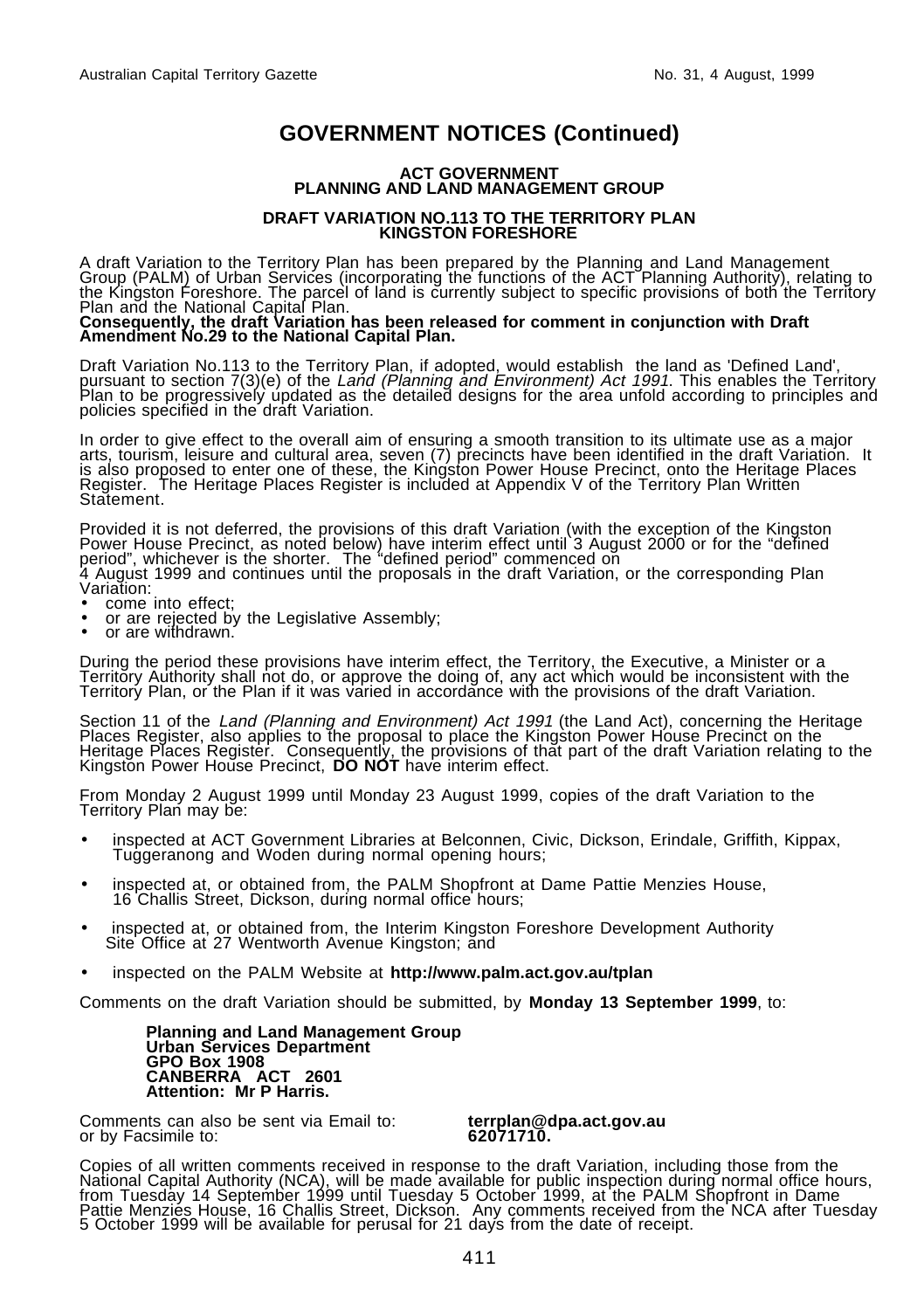#### AUSTRALIAN CAPITAL TERRITORY

#### RATES AND LAND TAX ACT 1926

#### EXEMPTION FROM PAYMENT OF RATES AND LAND TAX

Under Section 28 of the Rates and Land Tax Act 1926 I exempt the owners of the land specified in the attached Schedule from payment of the fixed rates charge, 50 per centum of the valuation based rates charge, and land tax in respect of those properties for the period 1 July 1999 to 30 June 2001, subject to the condition that the exemption shall apply only while the land continues to be used primarily for primary production.

Dated the Twentieth day of July 1999

**Kate Carnell** Chief Minister and Treasurer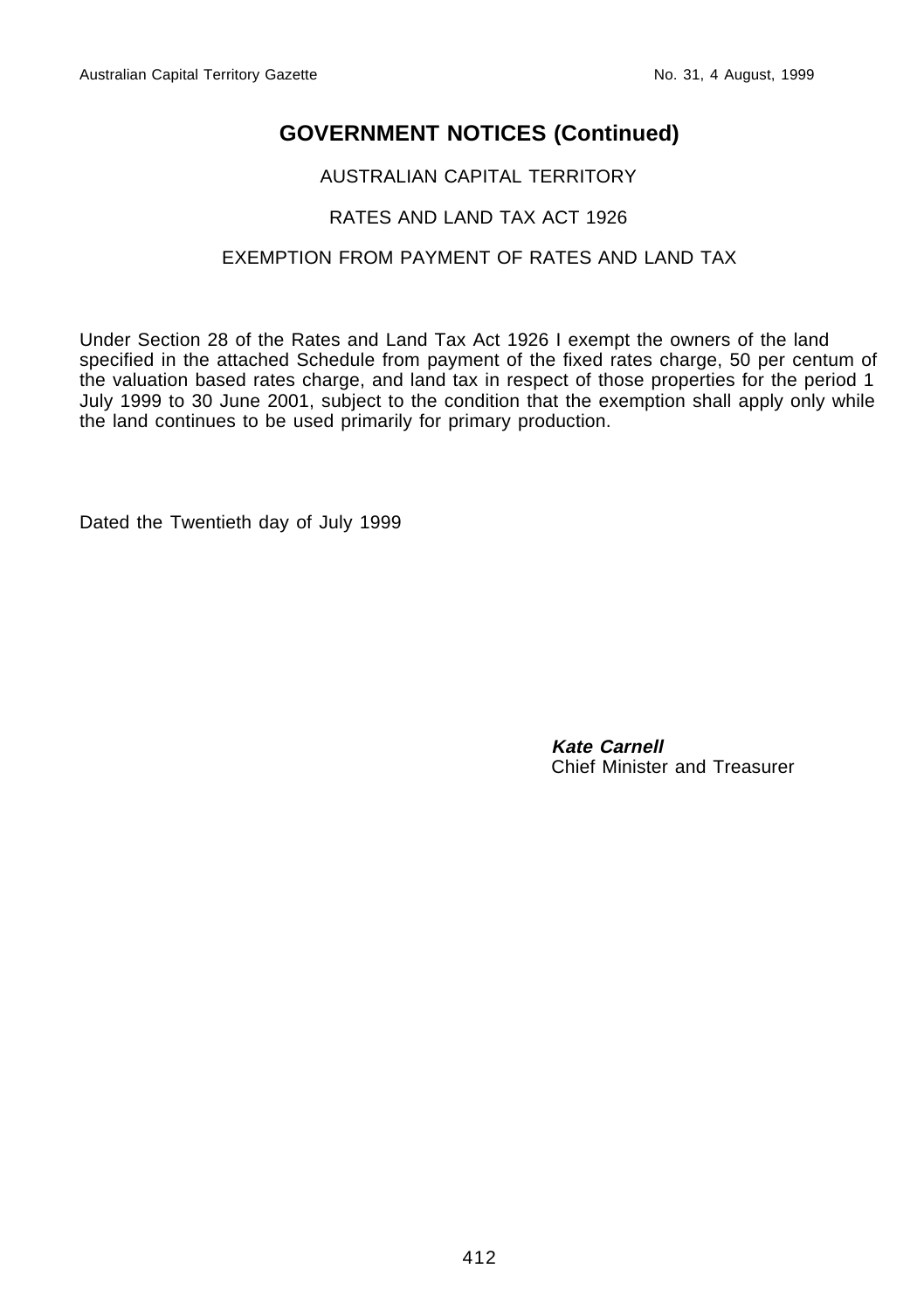#### **THE SCHEDULE**

| <b>DISTRICT/DIVISION</b> | <b>SECTION</b> | <b>BLOCK</b> |
|--------------------------|----------------|--------------|
| <b>Weston Creek</b>      | 0              | 1171         |
| <b>Belconnen</b>         | 0              | 50           |
| <b>Belconnen</b>         | $\mathbf 0$    | 166          |
| <b>Belconnen</b>         | 0              | 173          |
| <b>Belconnen</b>         | $\mathbf 0$    | 180          |
| <b>Belconnen</b>         | $\mathbf 0$    | 181          |
| <b>Belconnen</b>         | 0              | 1329         |
| <b>Belconnen</b>         | $\mathbf 0$    | 1381         |
| Belconnen                | $\mathbf 0$    | 1382         |
| <b>Belconnen</b>         | $\mathbf 0$    | 1518         |
| Belconnen                | 0              | 1546         |
| Tuggeranong              | 0              | 35           |
| Tuggeranong              | $\mathbf 0$    | 1191         |
| Tuggeranong              | 0              | 1192         |
| Tuggeranong              | $\mathbf 0$    | 1478         |
| Tuggeranong              | $\mathbf 0$    | 1562         |
| Tuggeranong              | 0              | 1593         |
| Paddys River             | $\mathbf 0$    | 118          |
| Paddys River             | 0              | 119          |
| Paddys River             | $\mathbf 0$    | 120          |
| Paddys River             | 0              | 127          |
| Paddys River             | $\mathbf 0$    | 128          |
| Paddys River             | 0              | 182          |
| Paddys River             | $\mathbf 0$    | 185          |
| Paddys River             | 0              | 237          |
| Paddys River             | $\mathbf 0$    | 257          |
| Gungahlin                | 0              | 5            |
| Gungahlin                | $\mathbf 0$    | 12           |
| Gungahlin                | 0              | 305          |
| Gungahlin                | $\mathbf 0$    | 315          |
| Gungahlin                | 0              | 316          |
| Gungahlin                | $\mathbf 0$    | 431          |
| Gungahlin                | 0              | 432          |
| Gungahlin                | 0              | 470          |
| Gungahlin                | 0              | 496          |
| Gungahlin                | $\mathbf 0$    | 524          |
| Gungahlin                | 0              | 529          |
| Gungahlin                | $\mathbf 0$    | 551          |
| Gungahlin                | 0              | 558          |
| Gungahlin                | 0              | 583          |

This is page 1 of 2 of the Schedule referred to in the exemption from payment of rates and land tax